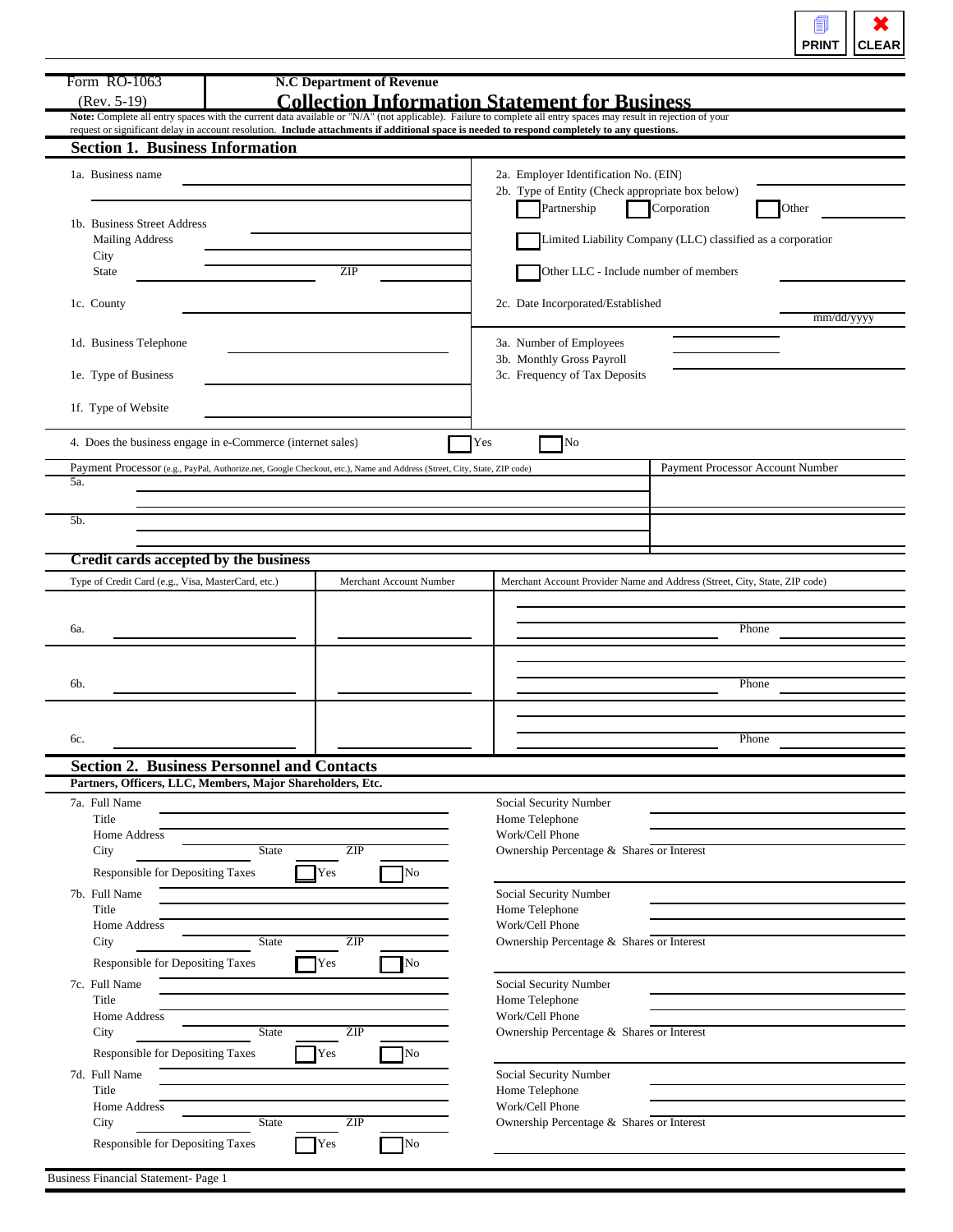| Section 3. Other Financial Information (Attach copies of all applicable documentation.)                                                   |                                                                                                                                          |                          |                                                                  |                           |                              |                        |                                |
|-------------------------------------------------------------------------------------------------------------------------------------------|------------------------------------------------------------------------------------------------------------------------------------------|--------------------------|------------------------------------------------------------------|---------------------------|------------------------------|------------------------|--------------------------------|
| 8. Does the business use a Payroll Service Provider or Reporting Agent (If yes, answer the following)                                     |                                                                                                                                          |                          |                                                                  |                           | $\sqrt{X}$ Yes               |                        | No                             |
| Name and Address (Street, City, State, ZIP code)                                                                                          |                                                                                                                                          |                          |                                                                  |                           | Effective dates (mm/dd/yyyy) |                        |                                |
|                                                                                                                                           |                                                                                                                                          |                          |                                                                  |                           |                              |                        |                                |
|                                                                                                                                           |                                                                                                                                          |                          |                                                                  |                           |                              |                        |                                |
| 9. Is the business a party to a lawsuit (If yes, answer the following)                                                                    |                                                                                                                                          |                          |                                                                  |                           |                              | Yes                    | No                             |
|                                                                                                                                           | <b>Location of Filing</b>                                                                                                                |                          | Represented by                                                   |                           |                              | Docket/Case No.        |                                |
| Plaintiff<br>Defendant                                                                                                                    |                                                                                                                                          |                          |                                                                  |                           |                              |                        |                                |
| Amount of Suit                                                                                                                            | Possible Completion Date (mm/dd/yyyy)                                                                                                    |                          | Subject of Suit                                                  |                           |                              |                        |                                |
|                                                                                                                                           |                                                                                                                                          |                          |                                                                  |                           |                              |                        |                                |
|                                                                                                                                           |                                                                                                                                          |                          |                                                                  |                           |                              |                        |                                |
| 10. Has the business ever filed bankruptcy (If yes, answer the following)                                                                 |                                                                                                                                          |                          |                                                                  |                           |                              | Yes                    | No                             |
| Date Filed (mm/dd/yyyy)                                                                                                                   | Date Dismissed or Discharged (mm/dd/yyyy)                                                                                                |                          | Petition No.                                                     |                           | Location                     |                        |                                |
|                                                                                                                                           |                                                                                                                                          |                          |                                                                  |                           |                              |                        |                                |
| 11. Do any related parties (e.g., officers, partners, employees) have outstanding amounts owed                                            |                                                                                                                                          |                          |                                                                  |                           |                              |                        |                                |
| to the business (If yes, answer the following)                                                                                            |                                                                                                                                          |                          |                                                                  |                           |                              | Yes                    | No                             |
| Name and Address (Street, City, State, ZIP code)                                                                                          | Date of Loan                                                                                                                             | Current balance<br>as of |                                                                  |                           |                              | Payment Date           | Payment Amt.                   |
|                                                                                                                                           |                                                                                                                                          |                          |                                                                  |                           |                              |                        |                                |
|                                                                                                                                           |                                                                                                                                          |                          |                                                                  |                           |                              |                        | $\mathbf S$                    |
| 12. Have any assets been transferred, in the last 10 years, from this business for less than full<br>value (If yes, answer the following) |                                                                                                                                          |                          |                                                                  |                           |                              | Yes                    | No                             |
| <b>List Asset</b>                                                                                                                         | Value at Time                                                                                                                            | Petition No.             |                                                                  |                           | Location                     |                        |                                |
|                                                                                                                                           | of transfer<br>\$                                                                                                                        |                          |                                                                  |                           |                              |                        |                                |
| 13. Does this business have other affiliations (e.g., subsidiary or parent companies)                                                     |                                                                                                                                          |                          |                                                                  |                           |                              |                        |                                |
| (If yes, answer the following)                                                                                                            |                                                                                                                                          |                          |                                                                  |                           |                              | Yes                    | No                             |
| Related Business Name and Address (Street, City, State, ZIP code)                                                                         |                                                                                                                                          |                          |                                                                  |                           | <b>Related Business EIN:</b> |                        |                                |
|                                                                                                                                           |                                                                                                                                          |                          |                                                                  |                           |                              |                        |                                |
| 14. Any increase/decrease in income anticipated (If yes, answer the following)                                                            |                                                                                                                                          |                          |                                                                  |                           |                              | Yes                    | No                             |
| Explain (use attachment if needed)                                                                                                        |                                                                                                                                          |                          | How much will it increase/decrease                               |                           |                              |                        | When will it increase/decrease |
|                                                                                                                                           |                                                                                                                                          |                          | \$                                                               |                           |                              |                        |                                |
| Section 4. Business Asset and Liability Information                                                                                       |                                                                                                                                          |                          |                                                                  |                           |                              |                        |                                |
| 15. Cash on Hand. Include cash that is not in the bank.                                                                                   |                                                                                                                                          |                          |                                                                  | <b>Total Cash on Hand</b> |                              | \$                     |                                |
|                                                                                                                                           | Business Bank Accounts. Include online bank accounts, money market accounts, savings accounts, checking accounts, and stored value card: |                          |                                                                  |                           |                              |                        |                                |
|                                                                                                                                           | (e.g., payroll cards, government benefit cards, etc.) List safety deposit boxes including location and contents                          |                          |                                                                  |                           |                              | <b>Account Balance</b> |                                |
| Type of                                                                                                                                   | Full Name and Address (Street, City, State, ZIP code)                                                                                    |                          |                                                                  | <b>Account Number</b>     | as of                        |                        |                                |
| Account<br>16a.                                                                                                                           | of Bank, Savings & Loan, Credit Union or Financial Institution                                                                           |                          |                                                                  |                           |                              |                        | mm/dd/yyyy                     |
|                                                                                                                                           |                                                                                                                                          |                          |                                                                  |                           |                              | \$                     |                                |
| 16b.                                                                                                                                      |                                                                                                                                          |                          |                                                                  |                           |                              | \$                     |                                |
| 16c.                                                                                                                                      |                                                                                                                                          |                          |                                                                  |                           |                              |                        |                                |
| \$                                                                                                                                        |                                                                                                                                          |                          |                                                                  |                           |                              |                        |                                |
| 16d. Total Cash in Banks (Add lines 16 a through 16c and amounts from any attachments)                                                    |                                                                                                                                          |                          |                                                                  |                           | \$                           |                        |                                |
| 17. Virtual Currency/Cryptocurrency: (Bitcoin, Litecoin, etc)                                                                             |                                                                                                                                          |                          |                                                                  |                           |                              |                        |                                |
|                                                                                                                                           |                                                                                                                                          |                          |                                                                  |                           |                              |                        |                                |
|                                                                                                                                           | Name of Virtual Currency Wallet, Exchange                                                                                                |                          | Location(s) of Virtual Currency<br>(Mobile Wallet, Online and/or |                           | Virtual Currency amount      |                        |                                |
| Type of Virtual Currency                                                                                                                  | or Digital Currency Exchange                                                                                                             |                          | External Hardware storage                                        |                           | and value in US dollars.     |                        | 3 month average                |
| 17a.<br>17b.                                                                                                                              |                                                                                                                                          |                          |                                                                  |                           |                              |                        |                                |
| 17c. Total                                                                                                                                |                                                                                                                                          |                          |                                                                  |                           |                              |                        | \$                             |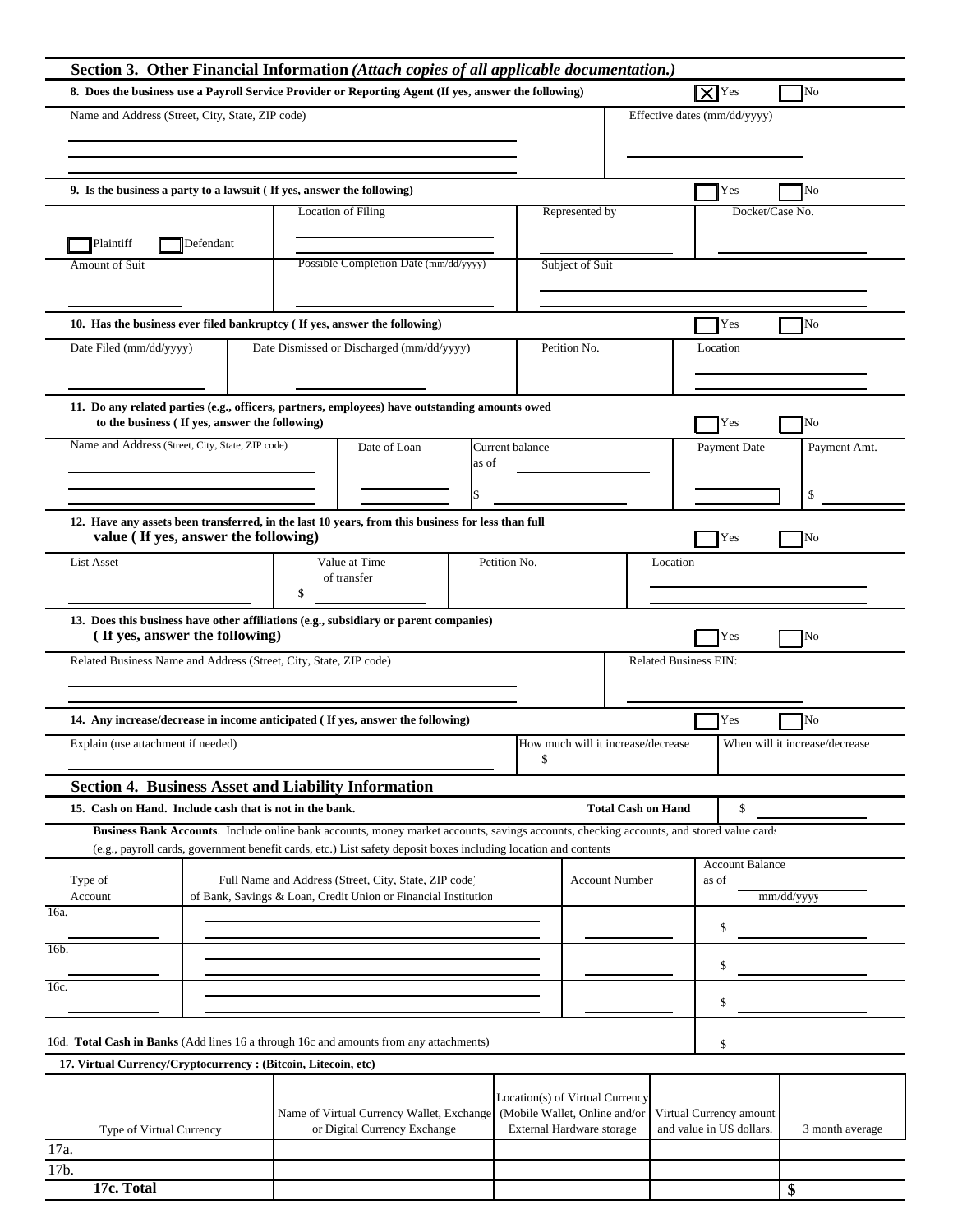| Yes<br>18. Is the business a Federal or State Government Contractor<br>No (Include Federal or State Government contracts below)<br>Date Due<br>Invoice Number or Federal or<br>Accounts/Notes Receivable & Address<br>Status (e.g., age,<br><b>Amount Due</b><br>(Street, City, State, ZIP code)<br>factored, other)<br><b>State Government Contract Number</b><br>(mm/dd/yyyy)<br>18a.<br><b>Contact Name:</b><br>Phone:<br>18b.<br><b>Contact Name:</b><br>Phone:<br>18c.<br><b>Contact Name:</b><br>Phone:<br>18d.<br>Contact Name:<br>Phone:<br>18e.<br>Contact Name:<br>Phone:<br>18f. Outstanding Balance (Add lines 18a through 18 e and amounts from any attachments)<br>\$<br>19. Investments. List all investment assets below. Include stocks, bonds, mutual funds, stock options, and certificates of deposit.<br>Name of Company & Address<br>Used as collateral<br><b>Current Value</b><br>Loan Balance<br><b>Equity</b><br>(Street, City, State, ZIP code)<br>Value Minus Loan<br>on loan<br>19a.<br>No<br>Yes<br>Phone:<br>\$<br>19b.<br>No<br>Yes<br>Phone:<br>19c. Total Investments (Add lines 19a, 19b, and amounts from any attachments)<br>20. Available Credit. Include all lines of credit and credit cards.<br>Amount Owed<br><b>Available Credit</b><br>Credit Limit<br>Full Name & Address (Street, City, State, ZIP code) of Credit Institution<br>As of<br>As of<br>mm/dd/yyyy<br>mm/dd/yyyy<br>20a.<br>\$<br>Account No.<br>20b.<br>Account No. | Accounts/Notes Receivable. Include e-payment accounts receivable and factoring companies, and any bartering or online auction accounts.<br>(List all contracts separately, including contracts awarded, but not started.) |  |  |
|-------------------------------------------------------------------------------------------------------------------------------------------------------------------------------------------------------------------------------------------------------------------------------------------------------------------------------------------------------------------------------------------------------------------------------------------------------------------------------------------------------------------------------------------------------------------------------------------------------------------------------------------------------------------------------------------------------------------------------------------------------------------------------------------------------------------------------------------------------------------------------------------------------------------------------------------------------------------------------------------------------------------------------------------------------------------------------------------------------------------------------------------------------------------------------------------------------------------------------------------------------------------------------------------------------------------------------------------------------------------------------------------------------------------------------------------------------------------------------|---------------------------------------------------------------------------------------------------------------------------------------------------------------------------------------------------------------------------|--|--|
|                                                                                                                                                                                                                                                                                                                                                                                                                                                                                                                                                                                                                                                                                                                                                                                                                                                                                                                                                                                                                                                                                                                                                                                                                                                                                                                                                                                                                                                                               |                                                                                                                                                                                                                           |  |  |
|                                                                                                                                                                                                                                                                                                                                                                                                                                                                                                                                                                                                                                                                                                                                                                                                                                                                                                                                                                                                                                                                                                                                                                                                                                                                                                                                                                                                                                                                               |                                                                                                                                                                                                                           |  |  |
|                                                                                                                                                                                                                                                                                                                                                                                                                                                                                                                                                                                                                                                                                                                                                                                                                                                                                                                                                                                                                                                                                                                                                                                                                                                                                                                                                                                                                                                                               |                                                                                                                                                                                                                           |  |  |
|                                                                                                                                                                                                                                                                                                                                                                                                                                                                                                                                                                                                                                                                                                                                                                                                                                                                                                                                                                                                                                                                                                                                                                                                                                                                                                                                                                                                                                                                               |                                                                                                                                                                                                                           |  |  |
|                                                                                                                                                                                                                                                                                                                                                                                                                                                                                                                                                                                                                                                                                                                                                                                                                                                                                                                                                                                                                                                                                                                                                                                                                                                                                                                                                                                                                                                                               |                                                                                                                                                                                                                           |  |  |
|                                                                                                                                                                                                                                                                                                                                                                                                                                                                                                                                                                                                                                                                                                                                                                                                                                                                                                                                                                                                                                                                                                                                                                                                                                                                                                                                                                                                                                                                               |                                                                                                                                                                                                                           |  |  |
|                                                                                                                                                                                                                                                                                                                                                                                                                                                                                                                                                                                                                                                                                                                                                                                                                                                                                                                                                                                                                                                                                                                                                                                                                                                                                                                                                                                                                                                                               |                                                                                                                                                                                                                           |  |  |
|                                                                                                                                                                                                                                                                                                                                                                                                                                                                                                                                                                                                                                                                                                                                                                                                                                                                                                                                                                                                                                                                                                                                                                                                                                                                                                                                                                                                                                                                               |                                                                                                                                                                                                                           |  |  |
|                                                                                                                                                                                                                                                                                                                                                                                                                                                                                                                                                                                                                                                                                                                                                                                                                                                                                                                                                                                                                                                                                                                                                                                                                                                                                                                                                                                                                                                                               |                                                                                                                                                                                                                           |  |  |
|                                                                                                                                                                                                                                                                                                                                                                                                                                                                                                                                                                                                                                                                                                                                                                                                                                                                                                                                                                                                                                                                                                                                                                                                                                                                                                                                                                                                                                                                               |                                                                                                                                                                                                                           |  |  |
|                                                                                                                                                                                                                                                                                                                                                                                                                                                                                                                                                                                                                                                                                                                                                                                                                                                                                                                                                                                                                                                                                                                                                                                                                                                                                                                                                                                                                                                                               |                                                                                                                                                                                                                           |  |  |
|                                                                                                                                                                                                                                                                                                                                                                                                                                                                                                                                                                                                                                                                                                                                                                                                                                                                                                                                                                                                                                                                                                                                                                                                                                                                                                                                                                                                                                                                               |                                                                                                                                                                                                                           |  |  |
|                                                                                                                                                                                                                                                                                                                                                                                                                                                                                                                                                                                                                                                                                                                                                                                                                                                                                                                                                                                                                                                                                                                                                                                                                                                                                                                                                                                                                                                                               |                                                                                                                                                                                                                           |  |  |
|                                                                                                                                                                                                                                                                                                                                                                                                                                                                                                                                                                                                                                                                                                                                                                                                                                                                                                                                                                                                                                                                                                                                                                                                                                                                                                                                                                                                                                                                               |                                                                                                                                                                                                                           |  |  |
|                                                                                                                                                                                                                                                                                                                                                                                                                                                                                                                                                                                                                                                                                                                                                                                                                                                                                                                                                                                                                                                                                                                                                                                                                                                                                                                                                                                                                                                                               |                                                                                                                                                                                                                           |  |  |
|                                                                                                                                                                                                                                                                                                                                                                                                                                                                                                                                                                                                                                                                                                                                                                                                                                                                                                                                                                                                                                                                                                                                                                                                                                                                                                                                                                                                                                                                               |                                                                                                                                                                                                                           |  |  |
|                                                                                                                                                                                                                                                                                                                                                                                                                                                                                                                                                                                                                                                                                                                                                                                                                                                                                                                                                                                                                                                                                                                                                                                                                                                                                                                                                                                                                                                                               |                                                                                                                                                                                                                           |  |  |
|                                                                                                                                                                                                                                                                                                                                                                                                                                                                                                                                                                                                                                                                                                                                                                                                                                                                                                                                                                                                                                                                                                                                                                                                                                                                                                                                                                                                                                                                               |                                                                                                                                                                                                                           |  |  |
|                                                                                                                                                                                                                                                                                                                                                                                                                                                                                                                                                                                                                                                                                                                                                                                                                                                                                                                                                                                                                                                                                                                                                                                                                                                                                                                                                                                                                                                                               |                                                                                                                                                                                                                           |  |  |
|                                                                                                                                                                                                                                                                                                                                                                                                                                                                                                                                                                                                                                                                                                                                                                                                                                                                                                                                                                                                                                                                                                                                                                                                                                                                                                                                                                                                                                                                               |                                                                                                                                                                                                                           |  |  |
|                                                                                                                                                                                                                                                                                                                                                                                                                                                                                                                                                                                                                                                                                                                                                                                                                                                                                                                                                                                                                                                                                                                                                                                                                                                                                                                                                                                                                                                                               |                                                                                                                                                                                                                           |  |  |
|                                                                                                                                                                                                                                                                                                                                                                                                                                                                                                                                                                                                                                                                                                                                                                                                                                                                                                                                                                                                                                                                                                                                                                                                                                                                                                                                                                                                                                                                               |                                                                                                                                                                                                                           |  |  |
|                                                                                                                                                                                                                                                                                                                                                                                                                                                                                                                                                                                                                                                                                                                                                                                                                                                                                                                                                                                                                                                                                                                                                                                                                                                                                                                                                                                                                                                                               |                                                                                                                                                                                                                           |  |  |
|                                                                                                                                                                                                                                                                                                                                                                                                                                                                                                                                                                                                                                                                                                                                                                                                                                                                                                                                                                                                                                                                                                                                                                                                                                                                                                                                                                                                                                                                               |                                                                                                                                                                                                                           |  |  |
|                                                                                                                                                                                                                                                                                                                                                                                                                                                                                                                                                                                                                                                                                                                                                                                                                                                                                                                                                                                                                                                                                                                                                                                                                                                                                                                                                                                                                                                                               |                                                                                                                                                                                                                           |  |  |
|                                                                                                                                                                                                                                                                                                                                                                                                                                                                                                                                                                                                                                                                                                                                                                                                                                                                                                                                                                                                                                                                                                                                                                                                                                                                                                                                                                                                                                                                               |                                                                                                                                                                                                                           |  |  |
|                                                                                                                                                                                                                                                                                                                                                                                                                                                                                                                                                                                                                                                                                                                                                                                                                                                                                                                                                                                                                                                                                                                                                                                                                                                                                                                                                                                                                                                                               |                                                                                                                                                                                                                           |  |  |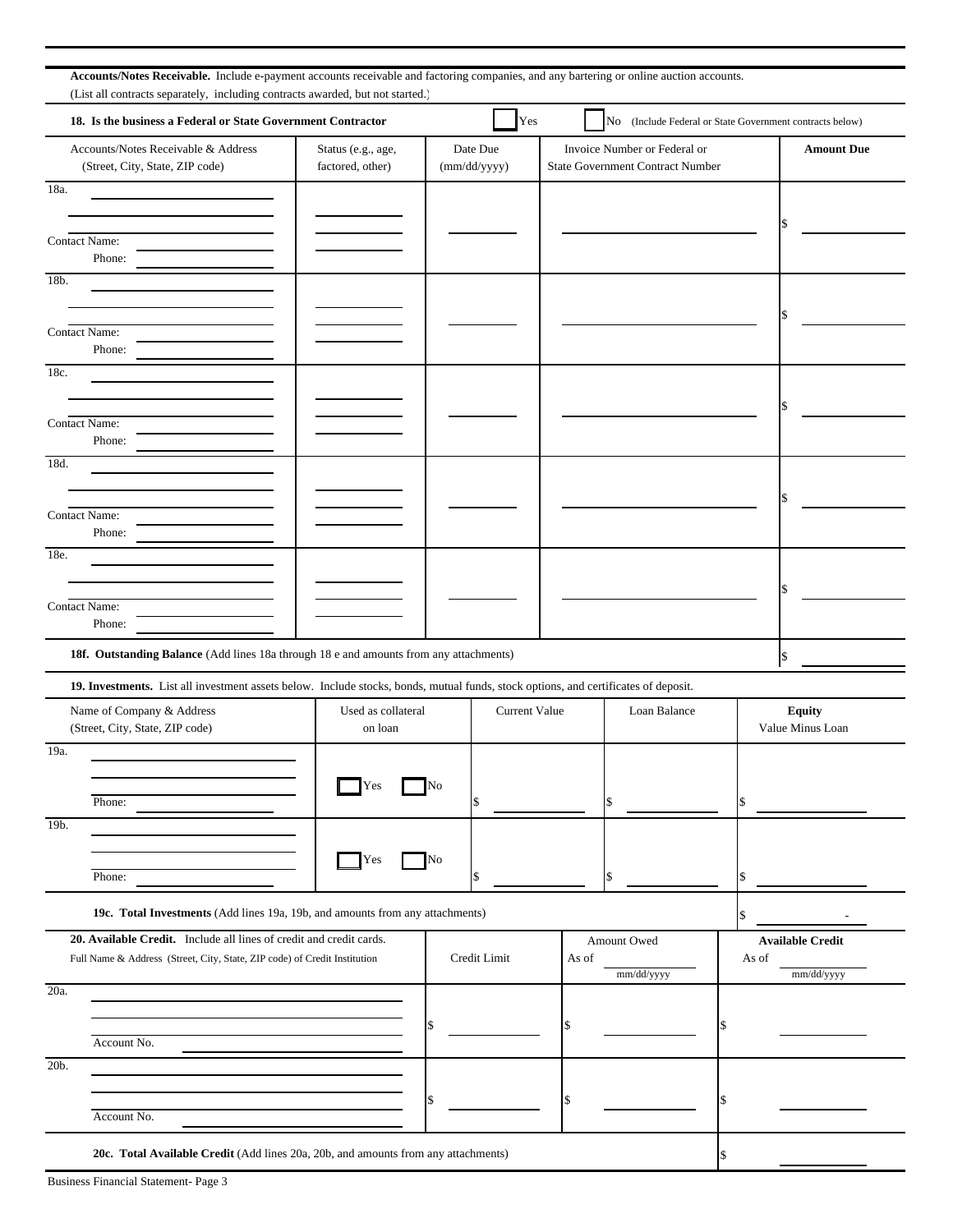| 21a. Primary Residence                                                                                                                                     |                    |                                 |                                    |                                  |                                                                      |               |
|------------------------------------------------------------------------------------------------------------------------------------------------------------|--------------------|---------------------------------|------------------------------------|----------------------------------|----------------------------------------------------------------------|---------------|
|                                                                                                                                                            |                    | <b>Current Fair</b>             |                                    | Amount of                        | Date of Final                                                        | <b>Equity</b> |
| Purchase/Lease Date                                                                                                                                        | County             | Market Value                    | <b>Current Loan</b>                | Monthly                          | Payment                                                              | <b>FMV</b>    |
| (mm/dd/yyyy)                                                                                                                                               | <b>Tax Value</b>   | (FMV)                           | Balance                            | Payment                          | (mm/dd/yyyy)                                                         | Minus Loan    |
|                                                                                                                                                            |                    |                                 |                                    |                                  |                                                                      |               |
|                                                                                                                                                            | ፍ                  | $\hat{\mathbf{S}}$              | \$.                                |                                  |                                                                      | $\mathbb{S}$  |
| Location (Street, City, State, ZIP code)                                                                                                                   |                    |                                 |                                    |                                  | Lender/Lesser/Landlord Name, Address (Street, City, State, ZIP code) |               |
|                                                                                                                                                            |                    |                                 |                                    |                                  |                                                                      |               |
|                                                                                                                                                            |                    |                                 |                                    |                                  |                                                                      |               |
| Property County                                                                                                                                            |                    |                                 |                                    | Landlord/Lessor Phone Number     |                                                                      |               |
| First Mortgage Holder                                                                                                                                      |                    |                                 |                                    | Second Mortgage Home Equity Line |                                                                      |               |
| 21b. Property Description                                                                                                                                  |                    |                                 |                                    |                                  |                                                                      |               |
|                                                                                                                                                            |                    | <b>Current Fair</b>             |                                    | Amount of                        | Date of Final                                                        | <b>Equity</b> |
| Purchase/Lease Date                                                                                                                                        | County             | Market Value                    | Current Loan                       | Monthly                          | Payment                                                              | <b>FMV</b>    |
| (mm/dd/yyyy)                                                                                                                                               | Tax Value          | (FMV)                           | Balance                            | Payment                          | (mm/dd/yyyy)                                                         | Minus Loan    |
|                                                                                                                                                            |                    |                                 |                                    |                                  |                                                                      |               |
|                                                                                                                                                            | $\mathbf{\hat{s}}$ | $\mathbf S$                     | $\mathbb{S}$                       | $\mathbf{\hat{S}}$               |                                                                      | $\mathbb{S}$  |
| Location (Street, City, State, ZIP code)                                                                                                                   |                    |                                 |                                    |                                  | Lender/Lesser/Landlord Name, Address (Street, City, State, ZIP code) |               |
|                                                                                                                                                            |                    |                                 |                                    |                                  |                                                                      |               |
|                                                                                                                                                            |                    |                                 |                                    |                                  |                                                                      |               |
|                                                                                                                                                            |                    |                                 |                                    |                                  |                                                                      |               |
| Property County                                                                                                                                            |                    |                                 |                                    | Landlord/Lessor Phone Number     |                                                                      |               |
| 21c. Property Description                                                                                                                                  |                    |                                 |                                    |                                  |                                                                      |               |
|                                                                                                                                                            |                    | <b>Current Fair</b>             |                                    | Amount of                        | Date of Final                                                        | <b>Equity</b> |
| Purchase/Lease Date                                                                                                                                        | County             | Market Value                    | <b>Current Loan</b>                | Monthly                          | Payment                                                              | <b>FMV</b>    |
| (mm/dd/yyyy)                                                                                                                                               | Tax Value          | (FMV)                           | Balance                            | Payment                          | (mm/dd/yyyy)                                                         | Minus Loan    |
|                                                                                                                                                            |                    |                                 |                                    |                                  |                                                                      |               |
|                                                                                                                                                            | $\mathcal{S}$      | $\mathbf{\hat{s}}$              | $\mathbb{S}$                       | ፍ                                |                                                                      | $\mathcal{S}$ |
|                                                                                                                                                            |                    |                                 |                                    |                                  | Lender/Lesser/Landlord Name, Address (Street, City, State, ZIP code) |               |
|                                                                                                                                                            |                    |                                 |                                    |                                  |                                                                      |               |
|                                                                                                                                                            |                    |                                 |                                    |                                  |                                                                      |               |
|                                                                                                                                                            |                    |                                 |                                    |                                  |                                                                      |               |
|                                                                                                                                                            |                    |                                 |                                    | Landlord/Lessor Phone Number     |                                                                      |               |
| 21d. Property Description                                                                                                                                  |                    |                                 |                                    |                                  |                                                                      |               |
|                                                                                                                                                            |                    | <b>Current Fair</b>             |                                    | Amount of                        | Date of Final                                                        | <b>Equity</b> |
| Purchase/Lease Date                                                                                                                                        | County             | Market Value                    | Current Loan                       | Monthly                          | Payment                                                              | <b>FMV</b>    |
| (mm/dd/yyyy)                                                                                                                                               | Tax Value          | (FMV)                           | Balance                            | Payment                          | (mm/dd/yyyy)                                                         | Minus Loan    |
|                                                                                                                                                            | $\mathcal{S}$      | $\mathbb{S}$                    | \$                                 | ፍ                                |                                                                      | $\mathbb{S}$  |
|                                                                                                                                                            |                    |                                 |                                    |                                  | Lender/Lesser/Landlord Name, Address (Street, City, State, ZIP code) |               |
|                                                                                                                                                            |                    |                                 |                                    |                                  |                                                                      |               |
|                                                                                                                                                            |                    |                                 |                                    |                                  |                                                                      |               |
|                                                                                                                                                            |                    |                                 |                                    |                                  |                                                                      |               |
|                                                                                                                                                            |                    |                                 |                                    | Landlord/Lessor Phone Number     |                                                                      |               |
| Location (Street, City, State, ZIP code)<br>Property County<br>Location (Street, City, State, ZIP code)<br>Property County<br>21e. Total Fair Market Value |                    | 21f. Total Current Loan Balance |                                    |                                  | 21g. Net Equity                                                      |               |
| \$                                                                                                                                                         |                    | \$                              | Attach additional sheets as needed | $\mathbb S$                      |                                                                      |               |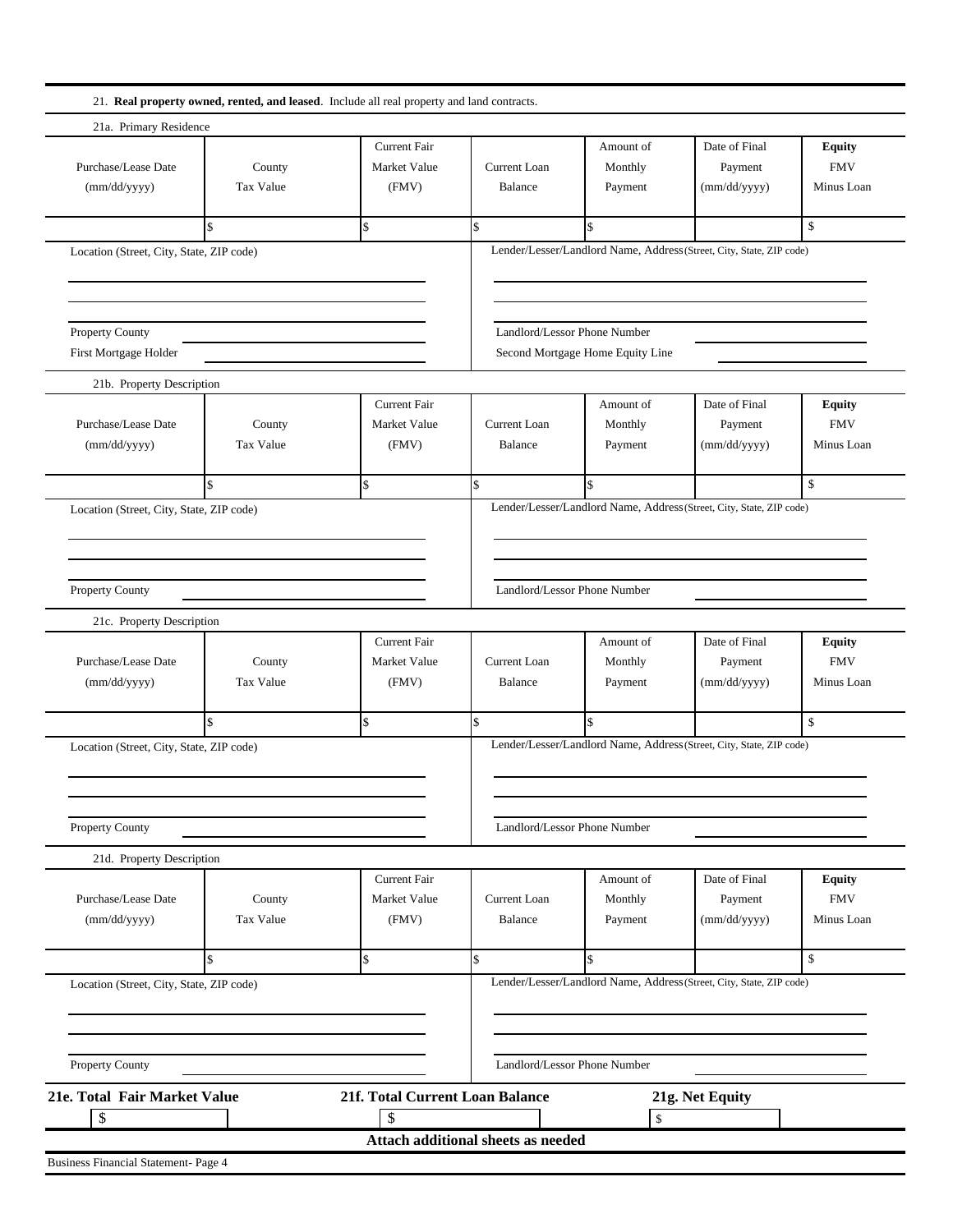| 22. Vehicles Leased and Purchased. Include boats, RVs, motorcycles, trailers, mobile homes, aircraft, etc. |                     |      |                            |                                 |                                                                                |                 |                                 |
|------------------------------------------------------------------------------------------------------------|---------------------|------|----------------------------|---------------------------------|--------------------------------------------------------------------------------|-----------------|---------------------------------|
| 22a. Description                                                                                           | Purchase/Lease Date |      | <b>Current Fair Market</b> | Current Loan                    | Amount of Monthly                                                              | Date of Final   | <b>Equity</b>                   |
| (Make, Model,                                                                                              | (mm/dd/yy)          |      | Value (FMV)                | <b>Balance</b>                  | Payment                                                                        | Payment         | FMV minus loan                  |
| Year, Mileage)                                                                                             |                     |      |                            |                                 |                                                                                |                 | \$                              |
|                                                                                                            |                     |      |                            |                                 | Lender/Lessor Name, Address, (Street, Address, State, ZIP code)                |                 |                                 |
| Make                                                                                                       | Model               | Year | Mileage                    |                                 |                                                                                |                 |                                 |
|                                                                                                            |                     |      |                            |                                 |                                                                                |                 |                                 |
|                                                                                                            |                     |      |                            |                                 |                                                                                |                 |                                 |
| 22b. Description                                                                                           | Purchase/Lease Date |      | <b>Current Fair Market</b> | Current Loan                    | Amount of Monthly                                                              | Date of Final   | Equity                          |
| (Make, Model,                                                                                              | (mm/dd/yy)          |      | Value (FMV)                | <b>Balance</b>                  | Payment                                                                        | Payment         | FMV minus loan                  |
| Year, Mileage)                                                                                             |                     |      |                            |                                 |                                                                                |                 | \$                              |
|                                                                                                            |                     |      |                            |                                 | Lender/Lessor Name, Address, (Street, Address, State, ZIP code)                |                 |                                 |
| Make                                                                                                       | Model               | Year | Mileage                    |                                 |                                                                                |                 |                                 |
|                                                                                                            |                     |      |                            |                                 |                                                                                |                 |                                 |
|                                                                                                            |                     |      |                            |                                 |                                                                                |                 |                                 |
| 22c. Description                                                                                           | Purchase/Lease Date |      | <b>Current Fair Market</b> | Current Loan                    | Amount of Monthly                                                              | Date of Final   | <b>Equity</b><br>FMV minus loan |
| (Make, Model,<br>Year, Mileage)                                                                            | (mm/dd/yy)          |      | Value (FMV)                | Balance                         | Payment                                                                        | Payment         | \$                              |
|                                                                                                            |                     |      |                            |                                 |                                                                                |                 |                                 |
| Make                                                                                                       | Model               | Year | Mileage                    |                                 | Lender/Lessor Name, Address, (Street, Address, State, ZIP code)                |                 |                                 |
|                                                                                                            |                     |      |                            |                                 |                                                                                |                 |                                 |
|                                                                                                            |                     |      |                            |                                 |                                                                                |                 |                                 |
| 22d. Description                                                                                           | Purchase/Lease Date |      | <b>Current Fair Market</b> | Current Loan                    | Amount of Monthly                                                              | Date of Final   | Equity                          |
| (Make, Model,                                                                                              | (mm/dd/yy)          |      | Value (FMV)                | Balance                         | Payment                                                                        | Payment         | FMV minus loan                  |
| Year, Mileage)                                                                                             |                     |      |                            |                                 |                                                                                |                 | \$                              |
|                                                                                                            |                     |      |                            |                                 | Lender/Lessor Name, Address, (Street, Address, State, ZIP code)                |                 |                                 |
| Make                                                                                                       | Model               | Year | Mileage                    |                                 |                                                                                |                 |                                 |
|                                                                                                            |                     |      |                            |                                 |                                                                                |                 |                                 |
|                                                                                                            |                     |      |                            |                                 |                                                                                |                 |                                 |
| 22e. Total Fair Market Value                                                                               |                     |      |                            | 22f. Total Current Loan Balance |                                                                                | 22g. Net Equity |                                 |
|                                                                                                            |                     |      | S                          |                                 | <sup>\$</sup>                                                                  |                 |                                 |
| Business Equipment. Include all machinery, equipment, merchandise inventory, and/or other assets.          |                     |      |                            |                                 |                                                                                |                 |                                 |
| Include Uniform Commercial Code (UCC) filings.                                                             |                     |      | <b>Current Fair</b>        |                                 | Amount of                                                                      | Date of Final   | <b>Equity</b>                   |
|                                                                                                            | Purchase/Lease Date |      | Market Value               | <b>Current Loan</b>             | Monthly                                                                        | Payment         | <b>FMV</b>                      |
|                                                                                                            | (mm/dd/yyyy)        |      | (FMV)                      | <b>Balance</b>                  | Payment                                                                        | (mm/dd/yyyy)    | Minus Loan                      |
| 23a. Asset Description                                                                                     |                     |      |                            |                                 |                                                                                |                 |                                 |
|                                                                                                            |                     |      | \$                         |                                 | \$                                                                             |                 | \$                              |
| Location (Street, City, State, ZIP code) and County                                                        |                     |      |                            |                                 | Lender/Lesser/Landlord Name, Address (Street, City, State, ZIP code) and Phone |                 |                                 |
|                                                                                                            |                     |      |                            |                                 |                                                                                |                 |                                 |
|                                                                                                            |                     |      |                            |                                 |                                                                                |                 |                                 |
|                                                                                                            |                     |      |                            |                                 |                                                                                |                 |                                 |
|                                                                                                            |                     |      |                            |                                 |                                                                                |                 |                                 |
| 23b. Asset Description                                                                                     |                     |      |                            |                                 |                                                                                |                 |                                 |
|                                                                                                            |                     |      | S                          |                                 |                                                                                |                 | \$                              |
| Location (Street, City, State, ZIP code) and County                                                        |                     |      |                            |                                 | Lender/Lesser/Landlord Name, Address (Street, City, State, ZIP code) and Phone |                 |                                 |
|                                                                                                            |                     |      |                            |                                 |                                                                                |                 |                                 |
|                                                                                                            |                     |      |                            |                                 |                                                                                |                 |                                 |
|                                                                                                            |                     |      |                            |                                 |                                                                                |                 |                                 |
|                                                                                                            |                     |      |                            |                                 |                                                                                |                 |                                 |
| 23c. Asset Description                                                                                     |                     |      |                            |                                 |                                                                                |                 |                                 |
|                                                                                                            |                     |      | ß.                         |                                 |                                                                                |                 | \$                              |
| Location (Street, City, State, ZIP code) and County                                                        |                     |      |                            |                                 | Lender/Lesser/Landlord Name, Address (Street, City, State, ZIP code) and Phone |                 |                                 |
|                                                                                                            |                     |      |                            |                                 |                                                                                |                 |                                 |
|                                                                                                            |                     |      |                            |                                 |                                                                                |                 |                                 |
|                                                                                                            |                     |      |                            |                                 |                                                                                |                 |                                 |
|                                                                                                            |                     |      |                            |                                 |                                                                                |                 |                                 |
| 23d. Asset Description                                                                                     |                     |      |                            |                                 |                                                                                |                 |                                 |
|                                                                                                            |                     |      |                            |                                 |                                                                                |                 | \$                              |
| Location (Street, City, State, ZIP code) and County                                                        |                     |      |                            |                                 | Lender/Lesser/Landlord Name, Address (Street, City, State, ZIP code) and Phone |                 |                                 |
|                                                                                                            |                     |      |                            |                                 |                                                                                |                 |                                 |
|                                                                                                            |                     |      |                            |                                 |                                                                                |                 |                                 |
|                                                                                                            |                     |      |                            |                                 |                                                                                |                 |                                 |
|                                                                                                            |                     |      |                            |                                 |                                                                                |                 |                                 |
|                                                                                                            |                     |      |                            |                                 |                                                                                |                 |                                 |
| 23e. Total Fair Market Value<br>-S                                                                         |                     |      | -\$                        | 23f. Total Current Loan Balance |                                                                                | 23g. Net Equity |                                 |
|                                                                                                            |                     |      |                            |                                 |                                                                                |                 |                                 |
| Business Financial Statement- Page 5                                                                       |                     |      |                            |                                 |                                                                                |                 |                                 |